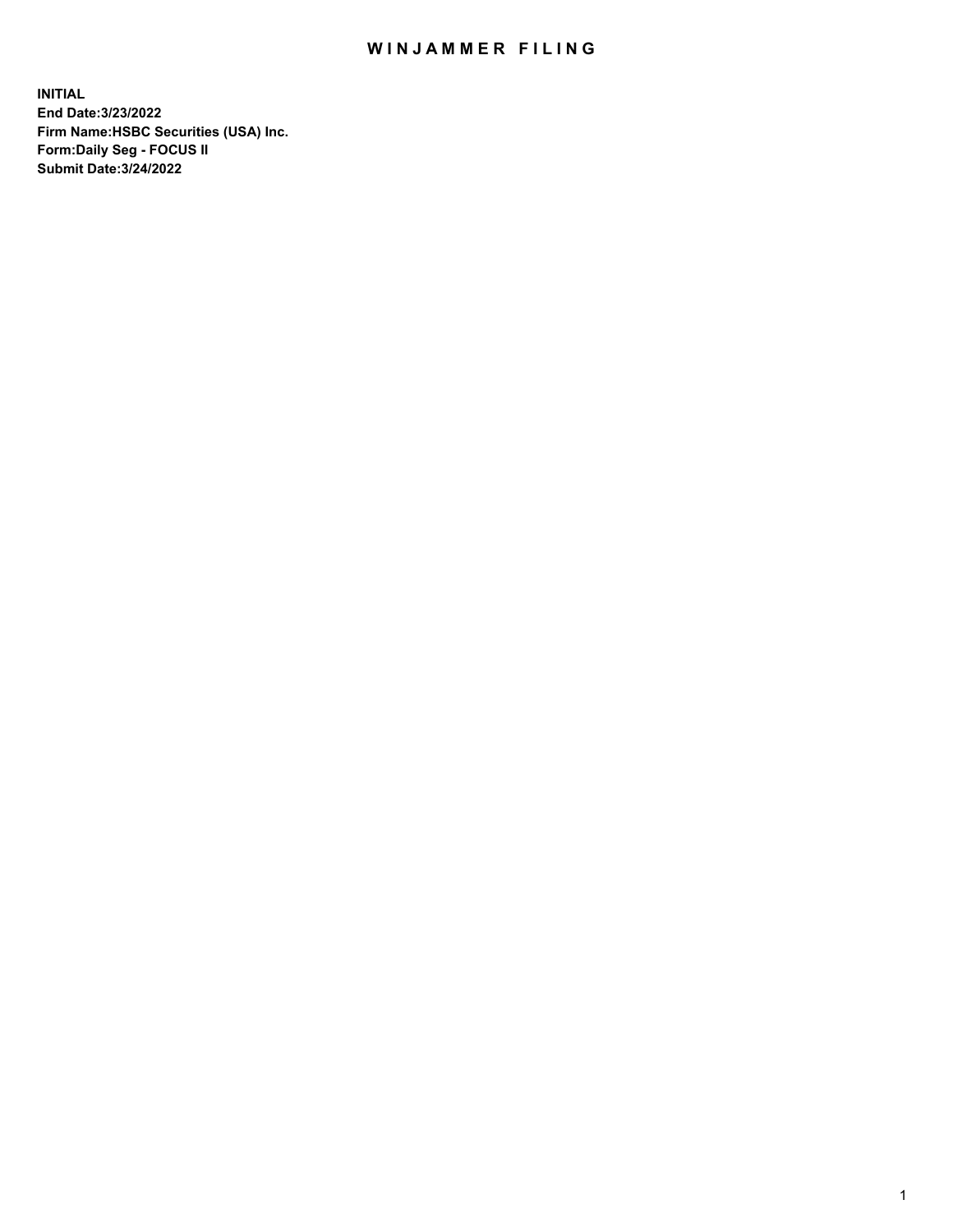**INITIAL End Date:3/23/2022 Firm Name:HSBC Securities (USA) Inc. Form:Daily Seg - FOCUS II Submit Date:3/24/2022 Daily Segregation - Cover Page**

| Name of Company                                                                                                                                                                                                                                                                                                               | <b>HSBC Securities (USA) Inc.</b>                                           |
|-------------------------------------------------------------------------------------------------------------------------------------------------------------------------------------------------------------------------------------------------------------------------------------------------------------------------------|-----------------------------------------------------------------------------|
| <b>Contact Name</b>                                                                                                                                                                                                                                                                                                           | <b>Michael Vacca</b>                                                        |
| <b>Contact Phone Number</b>                                                                                                                                                                                                                                                                                                   | 212-525-7951                                                                |
| <b>Contact Email Address</b>                                                                                                                                                                                                                                                                                                  | michael.vacca@us.hsbc.com                                                   |
| FCM's Customer Segregated Funds Residual Interest Target (choose one):<br>a. Minimum dollar amount: ; or<br>b. Minimum percentage of customer segregated funds required:% ; or<br>c. Dollar amount range between: and; or<br>d. Percentage range of customer segregated funds required between:% and%.                        | 110,000,000<br>$\underline{\mathbf{0}}$<br>0 <sub>0</sub><br>0 <sub>0</sub> |
| FCM's Customer Secured Amount Funds Residual Interest Target (choose one):<br>a. Minimum dollar amount: ; or<br>b. Minimum percentage of customer secured funds required:%; or<br>c. Dollar amount range between: and; or<br>d. Percentage range of customer secured funds required between: % and %.                         | 15,000,000<br><u>0</u><br>0 <sub>0</sub><br>0 <sub>0</sub>                  |
| FCM's Cleared Swaps Customer Collateral Residual Interest Target (choose one):<br>a. Minimum dollar amount: : or<br>b. Minimum percentage of cleared swaps customer collateral required:%; or<br>c. Dollar amount range between: and; or<br>d. Percentage range of cleared swaps customer collateral required between:% and%. | 75,000,000<br><u>0</u><br>00<br>00                                          |

Attach supporting documents CH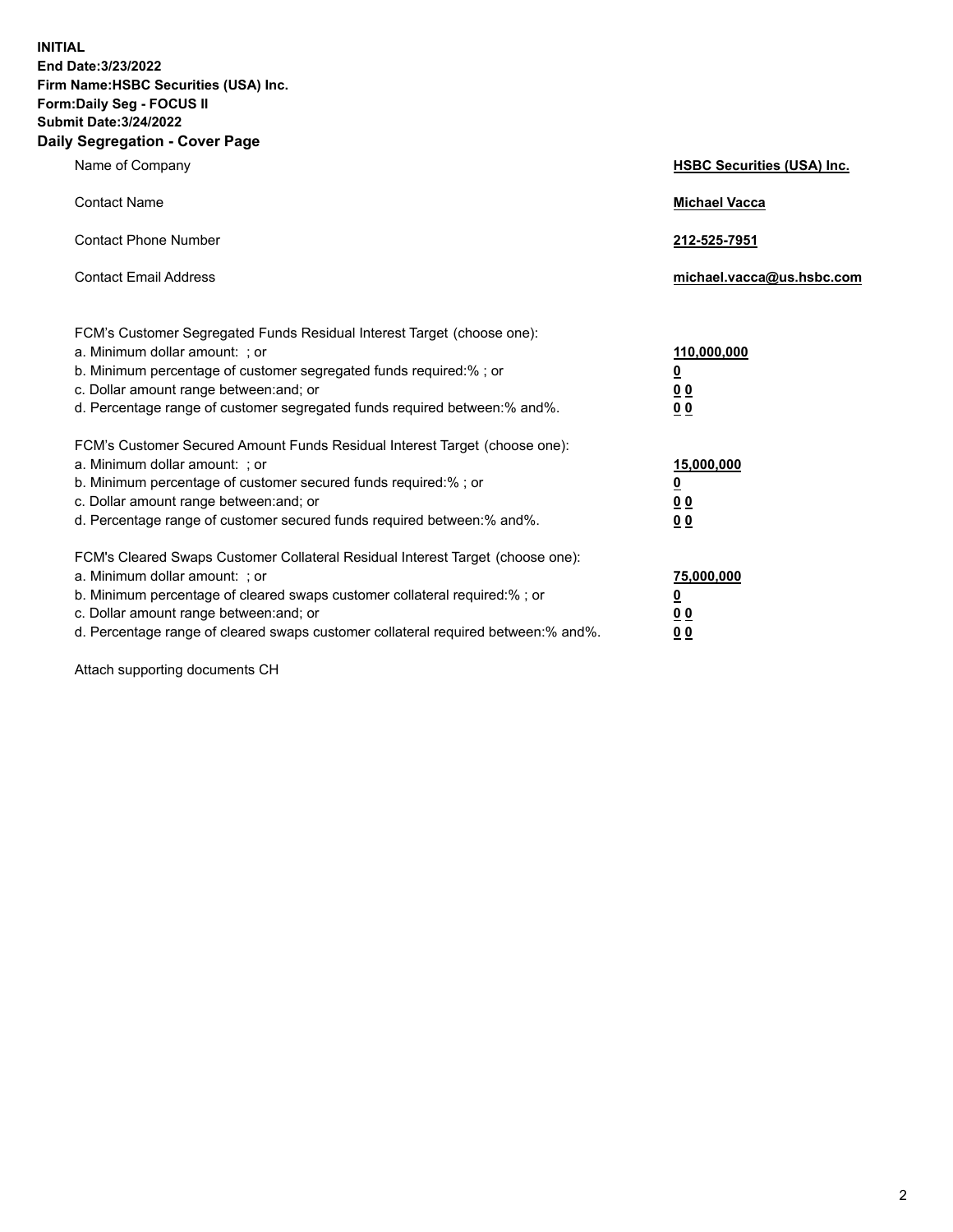**INITIAL End Date:3/23/2022 Firm Name:HSBC Securities (USA) Inc. Form:Daily Seg - FOCUS II Submit Date:3/24/2022 Daily Segregation - Secured Amounts**

|     | Foreign Futures and Foreign Options Secured Amounts                                         |                               |
|-----|---------------------------------------------------------------------------------------------|-------------------------------|
|     | Amount required to be set aside pursuant to law, rule or regulation of a foreign            | $0$ [7305]                    |
|     | government or a rule of a self-regulatory organization authorized thereunder                |                               |
| 1.  | Net ledger balance - Foreign Futures and Foreign Option Trading - All Customers             |                               |
|     | A. Cash                                                                                     | 118,056,983 [7315]            |
|     | B. Securities (at market)                                                                   | 44,987,697 [7317]             |
| 2.  | Net unrealized profit (loss) in open futures contracts traded on a foreign board of trade   | 11,942,258 [7325]             |
| 3.  | Exchange traded options                                                                     |                               |
|     | a. Market value of open option contracts purchased on a foreign board of trade              | $0$ [7335]                    |
|     | b. Market value of open contracts granted (sold) on a foreign board of trade                | $0$ [7337]                    |
| 4.  | Net equity (deficit) (add lines 1. 2. and 3.)                                               | 174,986,938 [7345]            |
| 5.  | Account liquidating to a deficit and account with a debit balances - gross amount           | 133,143 [7351]                |
|     | Less: amount offset by customer owned securities                                            | -122,430 [7352] 10,713 [7354] |
| 6.  | Amount required to be set aside as the secured amount - Net Liquidating Equity              | 174,997,651 [7355]            |
|     | Method (add lines 4 and 5)                                                                  |                               |
| 7.  | Greater of amount required to be set aside pursuant to foreign jurisdiction (above) or line | 174,997,651 [7360]            |
|     | 6.                                                                                          |                               |
|     | FUNDS DEPOSITED IN SEPARATE REGULATION 30.7 ACCOUNTS                                        |                               |
| 1.  | Cash in banks                                                                               |                               |
|     | A. Banks located in the United States                                                       | 33,850,235 [7500]             |
|     | B. Other banks qualified under Regulation 30.7                                              | 0 [7520] 33,850,235 [7530]    |
| 2.  | <b>Securities</b>                                                                           |                               |
|     | A. In safekeeping with banks located in the United States                                   | 44,987,696 [7540]             |
|     | B. In safekeeping with other banks qualified under Regulation 30.7                          | 0 [7560] 44,987,696 [7570]    |
| 3.  | Equities with registered futures commission merchants                                       |                               |
|     | A. Cash                                                                                     | $0$ [7580]                    |
|     | <b>B.</b> Securities                                                                        |                               |
|     |                                                                                             | $0$ [7590]                    |
|     | C. Unrealized gain (loss) on open futures contracts                                         | $0$ [7600]                    |
|     | D. Value of long option contracts                                                           | $0$ [7610]                    |
|     | E. Value of short option contracts                                                          | 0 [7615] 0 [7620]             |
| 4.  | Amounts held by clearing organizations of foreign boards of trade                           |                               |
|     | A. Cash                                                                                     | $0$ [7640]                    |
|     | <b>B.</b> Securities                                                                        | $0$ [7650]                    |
|     | C. Amount due to (from) clearing organization - daily variation                             | $0$ [7660]                    |
|     | D. Value of long option contracts                                                           | $0$ [7670]                    |
|     | E. Value of short option contracts                                                          | 0 [7675] 0 [7680]             |
| 5.  | Amounts held by members of foreign boards of trade                                          |                               |
|     | A. Cash                                                                                     | 126,551,016 [7700]            |
|     | <b>B.</b> Securities                                                                        | $0$ [7710]                    |
|     | C. Unrealized gain (loss) on open futures contracts                                         | 11,942,258 [7720]             |
|     | D. Value of long option contracts                                                           | $0$ [7730]                    |
|     | E. Value of short option contracts                                                          | 0 [7735] 138,493,274 [7740]   |
| 6.  | Amounts with other depositories designated by a foreign board of trade                      | 0 [7760]                      |
| 7.  | Segregated funds on hand                                                                    | $0$ [7765]                    |
| 8.  | Total funds in separate section 30.7 accounts                                               | 217,331,205 [7770]            |
| 9.  | Excess (deficiency) Set Aside for Secured Amount (subtract line 7 Secured Statement         | 42,333,554 [7380]             |
|     | Page 1 from Line 8)                                                                         |                               |
| 10. | Management Target Amount for Excess funds in separate section 30.7 accounts                 | 15,000,000 [7780]             |
| 11. | Excess (deficiency) funds in separate 30.7 accounts over (under) Management Target          | 27,333,554 [7785]             |
|     |                                                                                             |                               |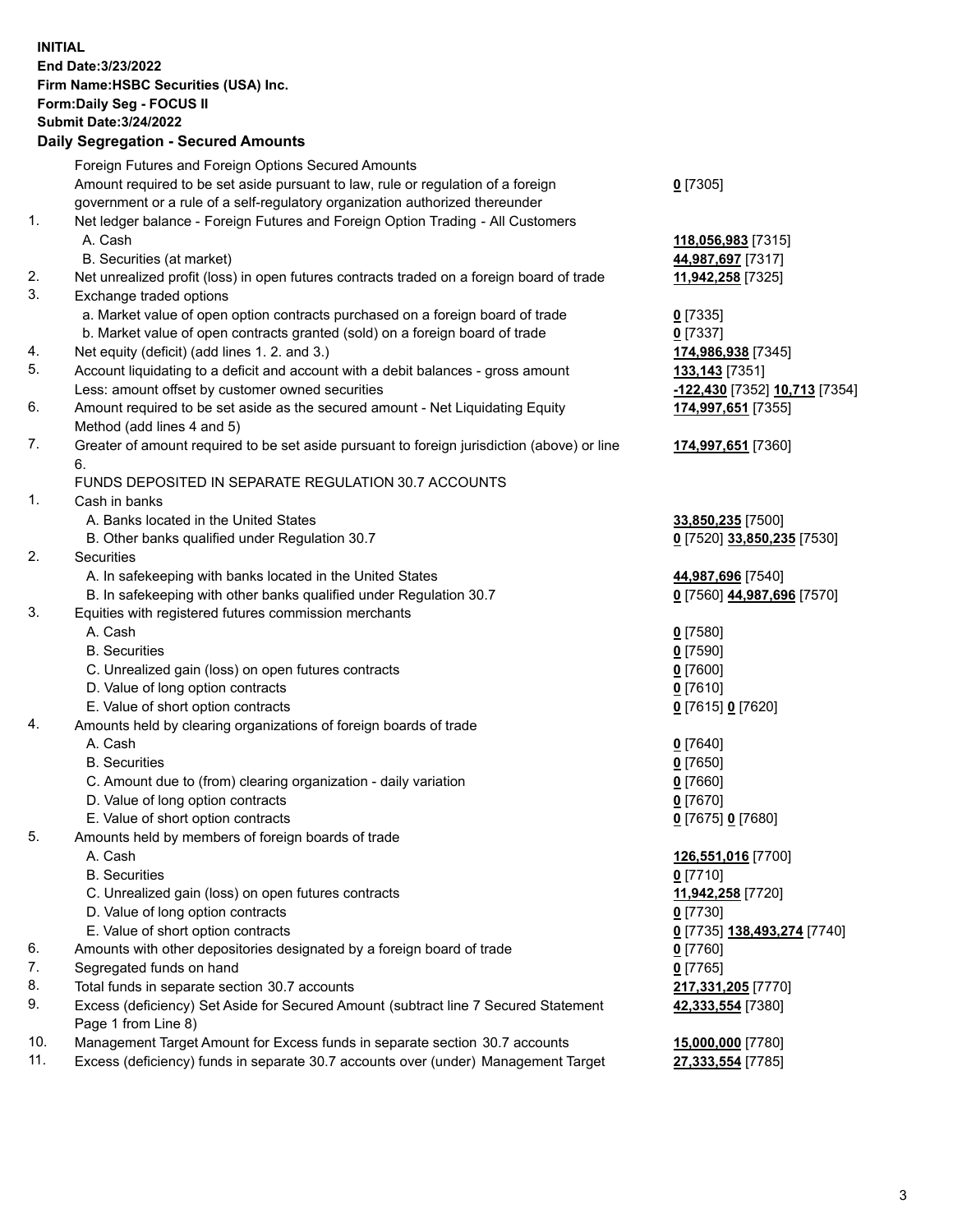**INITIAL End Date:3/23/2022 Firm Name:HSBC Securities (USA) Inc. Form:Daily Seg - FOCUS II Submit Date:3/24/2022 Daily Segregation - Segregation Statement** SEGREGATION REQUIREMENTS(Section 4d(2) of the CEAct) 1. Net ledger balance A. Cash **1,783,448,428** [7010] B. Securities (at market) **1,013,100,108** [7020] 2. Net unrealized profit (loss) in open futures contracts traded on a contract market **437,011,286** [7030] 3. Exchange traded options A. Add market value of open option contracts purchased on a contract market **3,478,445,515** [7032] B. Deduct market value of open option contracts granted (sold) on a contract market **-773,063,004** [7033] 4. Net equity (deficit) (add lines 1, 2 and 3) **5,938,942,333** [7040] 5. Accounts liquidating to a deficit and accounts with debit balances - gross amount **12,760,647** [7045] Less: amount offset by customer securities **-10,700,127** [7047] **2,060,520** [7050] 6. Amount required to be segregated (add lines 4 and 5) **5,941,002,853** [7060] FUNDS IN SEGREGATED ACCOUNTS 7. Deposited in segregated funds bank accounts A. Cash **11,091,672** [7070] B. Securities representing investments of customers' funds (at market) **0** [7080] C. Securities held for particular customers or option customers in lieu of cash (at market) **70,036,144** [7090] 8. Margins on deposit with derivatives clearing organizations of contract markets A. Cash **2,321,538,994** [7100] B. Securities representing investments of customers' funds (at market) **174,286,741** [7110] C. Securities held for particular customers or option customers in lieu of cash (at market) **866,538,661** [7120] 9. Net settlement from (to) derivatives clearing organizations of contract markets **-153,853,250** [7130] 10. Exchange traded options A. Value of open long option contracts **3,478,445,515** [7132] B. Value of open short option contracts **-773,063,004** [7133] 11. Net equities with other FCMs A. Net liquidating equity **-338,726** [7140] B. Securities representing investments of customers' funds (at market) **0** [7160] C. Securities held for particular customers or option customers in lieu of cash (at market) **23,343,750** [7170] 12. Segregated funds on hand **53,181,553** [7150] 13. Total amount in segregation (add lines 7 through 12) **6,071,208,050** [7180] 14. Excess (deficiency) funds in segregation (subtract line 6 from line 13) **130,205,197** [7190] 15. Management Target Amount for Excess funds in segregation **110,000,000** [7194]

16. Excess (deficiency) funds in segregation over (under) Management Target Amount Excess

**20,205,197** [7198]